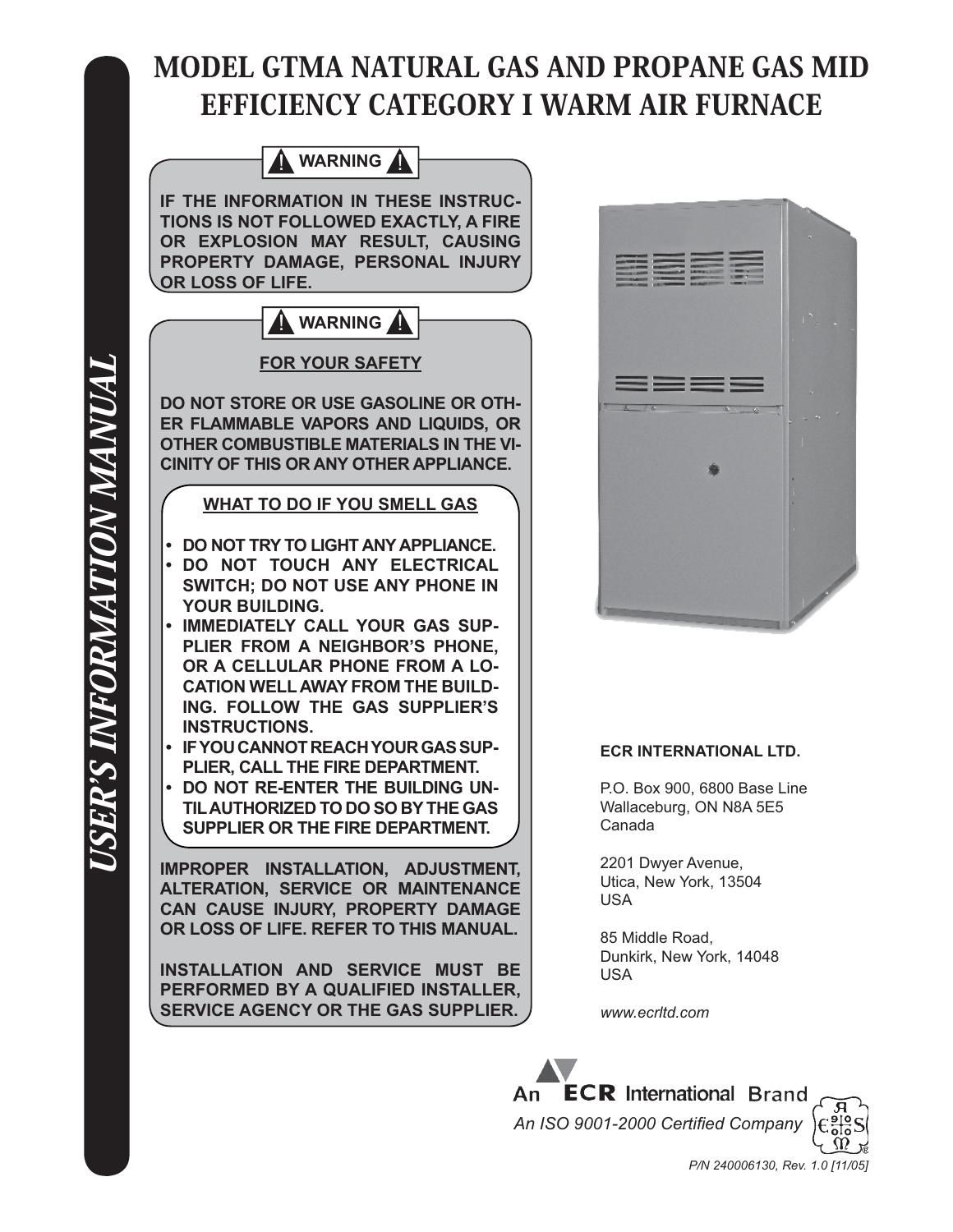## **MODEL GTMA WARM AIR FURNACE**

USER'S INFORMATION MANUAL P/N# 240006130, Rev. 1.0 [11/05] • Printed in USA • Made In USA

## **TABLE OF CONTENTS**

- 1 Safety Symbols and Warnings .....................2
- 2 Safety Issues ................................................2
- 3 Furnace Operation .......................................4
- 4 Routine Maintenance By Homeowner ..........5
- 5 Homeowner's Reference Table ....................8

PLEASE READ THIS MANUAL CAREFULLY AND KEEP IN A SAFE PLACE FOR FUTURE REFERENCE BY A SERVICE TECHNICIAN.

## **1 - SAFETY SYMBOLS AND WARNINGS**

The following defined symbols are used throughout this manual to notify the reader of potential hazards of varying risk levels.

# **A** DANGER A

**Indicates an imminently hazardous situation which, if not avoided, WILL result in death or serious injury.**

**WARNING** 

**Indicates a potentially hazardous situation which, if not avoided, COULD result in death or serious injury.**

**CAUTION** 

**Indicates a potential hazardous situation which, if not avoided, MAY result in minor or moderate injury. It may also be used to alert against unsafe practices.**

**IMPORTANT:** Read the following instructions COMPLETELY before installing!!

## **2 - SAFETY ISSUES**

**IMPORTANT:** Read these instructions thoroughly before attempting to operate this furnace.

This furnace has been designed to deliver many years of efficient, dependable service. With regular maintenance, some of which requires the attention of a qualified installer, service agency or gas supplier, some of which you may do yourself, the furnace will operate satisfactorily over many heating seasons.

Please read this manual to familiarize yourself with safety procedures, operation, and routine maintenance procedures. Figure 1 is provided to help identify the components of your furnace.



- 1. Vent Connector
- 2. Pressure Switch
- 3. Induced Draft Blower (Ventor) 11. Flame Roll-out Switch (2)

6. Transformer for 24 VAC

- 4. Gas Valve
	- 5. Flame Sensor
- 10. Burner Assembly

9. High Temperature Limit

- 12. Igniter
- 13. Integrated Control Board
- 14. Blower Motor Start Capacitor
- 7. Door Switch and Junction Box 15. Blower Motor
- 8. Blower

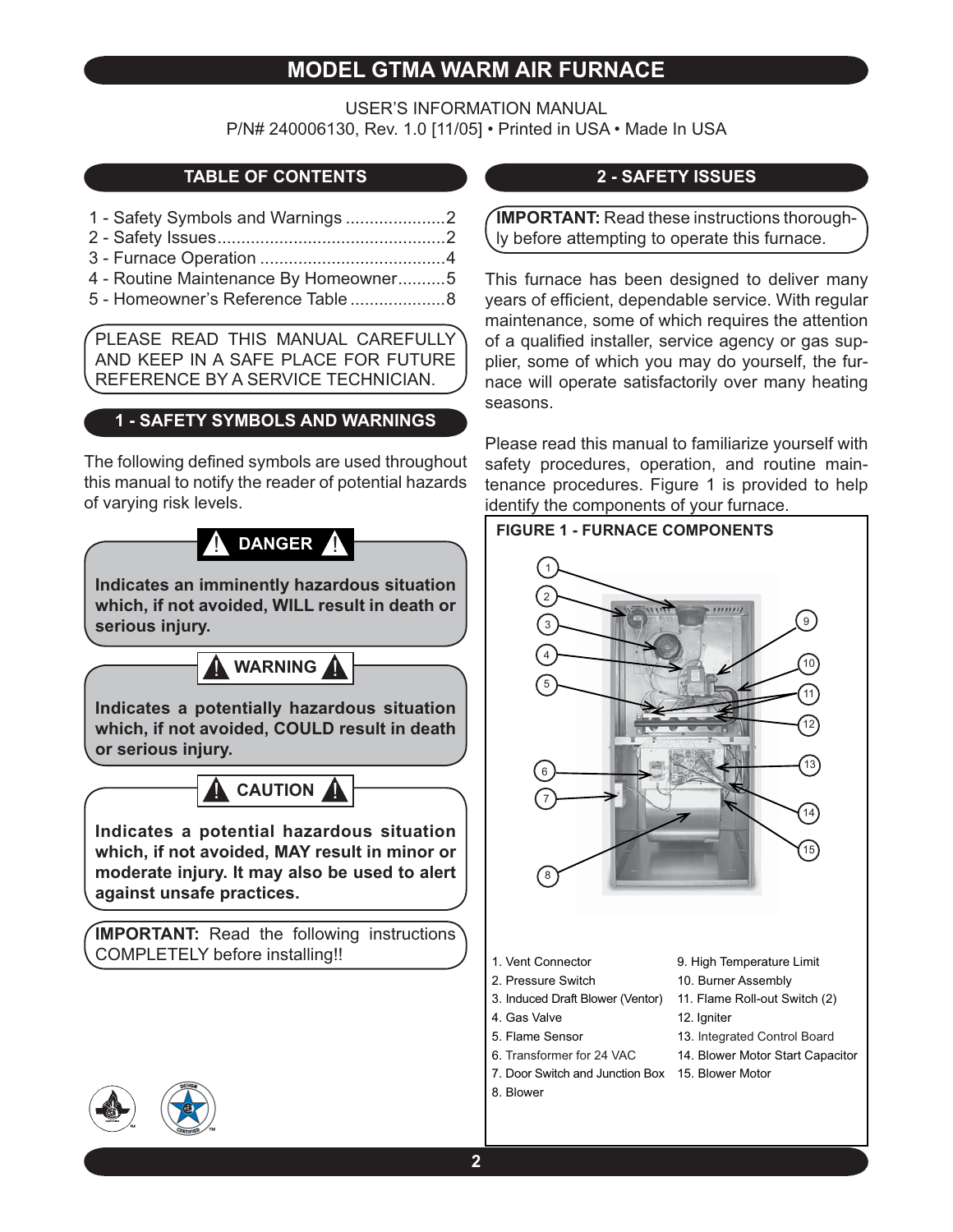## **WARNING**

**IMPROPER INSTALLATION, ADJUSTMENT, ALTERATION, SERVICE OR MAINTENANCE CAN CAUSE PROPERTY DAMAGE, PER-SONAL INJURY OR DEATH.**

**FOR ASSISTANCE OR ADDITIONAL INFOR-MATION, CONSULT A QUALIFIED INSTALL-ER, SERVICE AGENCY, OR YOUR GAS SUP-PLIER.**



**DEVICES ATTACHED TO EITHER THE VENT OR COMBUSTION AIR INTAKE FOR THE PUR-POSES OF EXCEEDING THE LIMITATIONS DESCRIBED IN THE INSTALLATION MANU-AL, INCLUDING FIELD INSTALLED INDUCED BLOWER FANS HAVE NOT BEEN TESTED AND ARE NOT INCLUDED IN THE DESIGN CERTIFICATION OF THE FURNACE.**

**THE MANUFACTURER CANNOT AND WILL NOT SPECULATE ON THE EFFECTS OF SUCH MODIFICATIONS AND CANNOT AND WILL NOT BE RESPONSIBLE FOR INJURY OR DAMAGE CAUSED BY THE USE OF SUCH UNTESTED AND/OR UNCERTIFIED DEVIC-ES, ACCESSORIES OR COMPONENTS.**

Most natural gas systems and all LP gas systems have a service regulator located near the point where the gas piping enters the building.

The propane tank will normally have an additional first stage regulator located at the tank outlet valve. All of these regulators (located outdoors) will have a vent. *(Figure 2)*



It is important for these vents to remain clear. Do not allow moisture, which could freeze, to build up in the vent. If you see moisture building up in the regulator vent, contact your gas supplier.



**OBSTRUCTION OF THE AIR VENT ON AN LP (PROPANE) CYLINDER OR TANK REGULA-TOR CAN CAUSE EXPLOSION OR FIRE RE-SULTING IN PROPERTY DAMAGE, SEVERE PERSONAL INJURY OR DEATH.**

**YOUR GAS SUPPLIER SHOULD PERIODI-CALLY INSPECT AND CLEAN THE AIR VENT SCREEN TO PREVENT ANY OBSTRUCTION. KEEP PROTECTIVE REGULATOR COVER IN PLACE, AS EXPOSURE TO THE ELEMENTS CAN CAUSE ICE BUILDUP AND REGULA-TOR FAILURE.**

#### **GENERAL SAFETY RULES**

1. Combustible materials should not be stored against or around the furnace. Keep the furnace area clear and free from all combustible materials such as newspapers, rags, cardboard, clothing, etc. This applies especially to gasoline and other flammable vapors and liquids.

2. A furnace needs adequate amounts of combustion and ventilation air to operate properly. Do not block or obstruct air openings on the furnace, or air openings supplying combustion or ventilation air to the area where the furnace is installed. There are many areas from which your furnace could be receiving combustion and ventilation air including from within the heated area (inside air), from outdoors, from an attic or crawl space. If renovations are done, be sure that air supply openings are not inadvertently covered over with insulation, vapor barrier, or similar construction material.

3. All doors and panels must be in place during normal furnace operation. Attempting to operate the furnace with missing doors or panels could lead to the creation of carbon monoxide gas.

4. If the furnace is installed in a confined space or if you intend to build a furnace room where insulation is present, be aware that some insulating materials are combustible. Do not allow building insulating materials to come into contact with the furnace.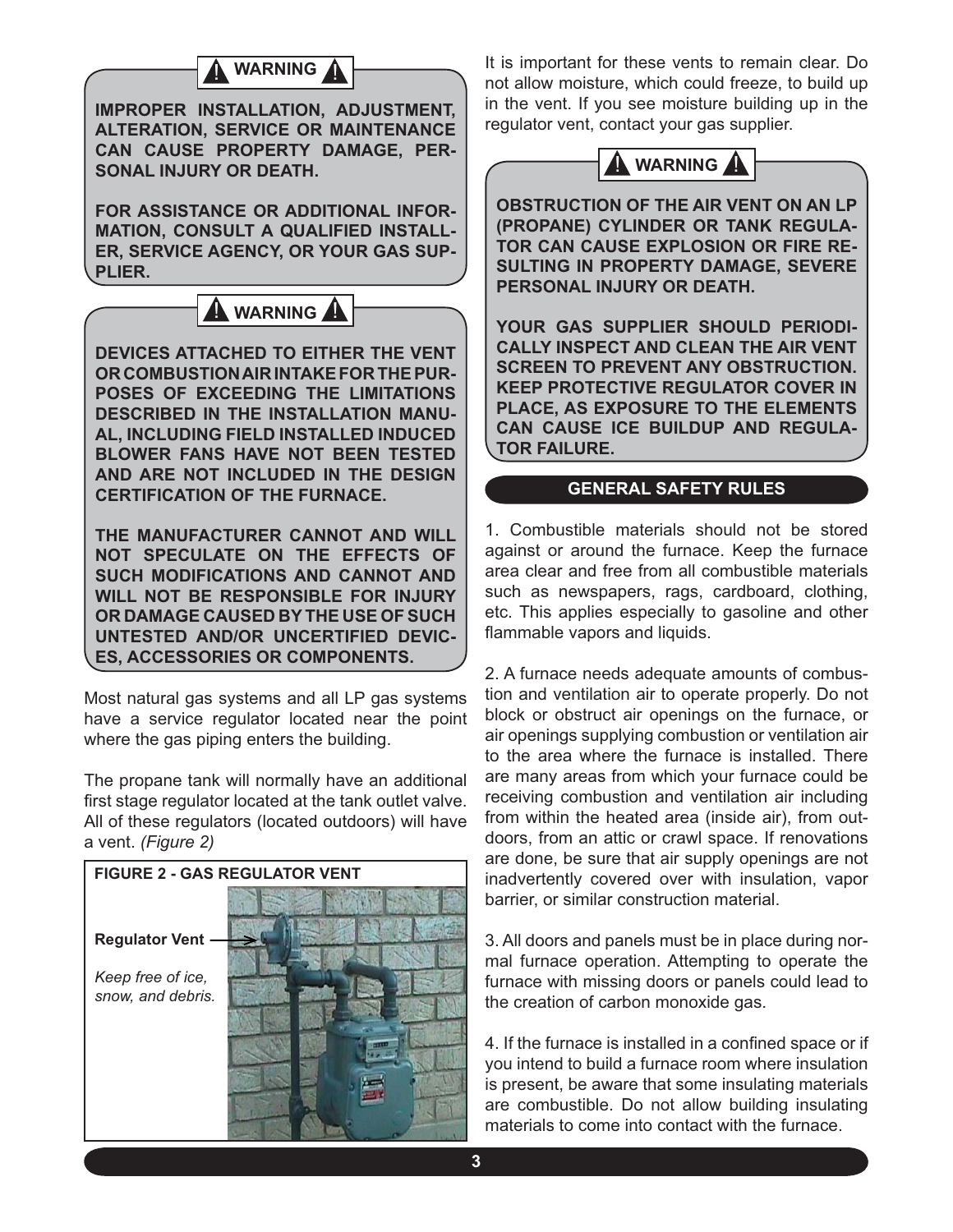5. Any additions, alterations or conversions required in order for the furnace to properly match the application requirements must be done by a qualified installation contractor, service agency or gas supplier, using factory specified or approved parts.

6. Familiarize yourself with the location of the furnace gas manual shut-off valve and any electrical switches, fuse or circuit breaker associated with the furnace.

7. Should over-heating occur, or if the gas valve fails to shut off the burners, shut off the gas supply with the furnace manual shut-off valve, then shut off the electrical supply to the furnace. In the case of the latter, call a qualified installation contractor, service contractor, or gas supplier.

8. If the furnace has been subjected to flood conditions, i.e., if any part of the furnace has been under water, call a qualified installer, service agency or gas supplier for a complete inspection. Electronic controls and gas train components may become

unstable and unreliable. The furnace must not be used until the furnace has been checked, and any affected parts have been replaced.

9. Familiarize yourself with the location of your furnace filter or filters. A blocked air filter will reduce efficiency, increase fuel consumption, raise the furnace operating temperature, and shorten the life of furnace components.

10. Do not cover return air grills and supply air registers with drapes, curtains, throw rugs, etc.

11. Avoid shutting off supply air registers in the interests of saving heat. While there is some validity to this practice with space heating, there is little to be gained in central heating systems. The furnace requires a quantity of air passing over the heat exchanger to operate within design temperatures. Reducing the number of supply air registers available for air delivery may have the unforeseen consequence of raising the furnace operating temperature, reducing furnace efficiency, and shortening the life of the furnace components.

## **3 - FURNACE OPERATION INFORMATION**

During the heating season, the operation of the furnace is fully automatic.

#### **TO START THE FURNACE:**

1. First read these instructions and safety notices thoroughly.

2. Set the thermostat to the lowest setting.

3. Ensure that all supply air registers and return air grilles are open.



- 4. Turn off the electric power to the furnace.
- 5. Remove the burner access door.

6. Ensure that the appliance manual shut-off valve is in the "ON" position. The valve handle is normally in-line with the gas pipe and valve body when it is in the "ON" position; perpendicular to the gas piping and valve body when it is in the "OFF" position.

7. Turn the manual gas control switch to the "OFF" position. *(Figure 3)*

8. Wait 5 minutes to clear out any gas. If, after this time you smell gas, STOP. Turn the appliance manual shut-off valve to the "OFF" position. If burning propane or other LP gas, smell for gas near the floor since propane and butane are both heavier than air. If after this time you do not smell gas, continue to the next step.

9. Turn the manual gas control switch to the "ON" position.

10. Replace the burner access door, ensuring that it is properly in place.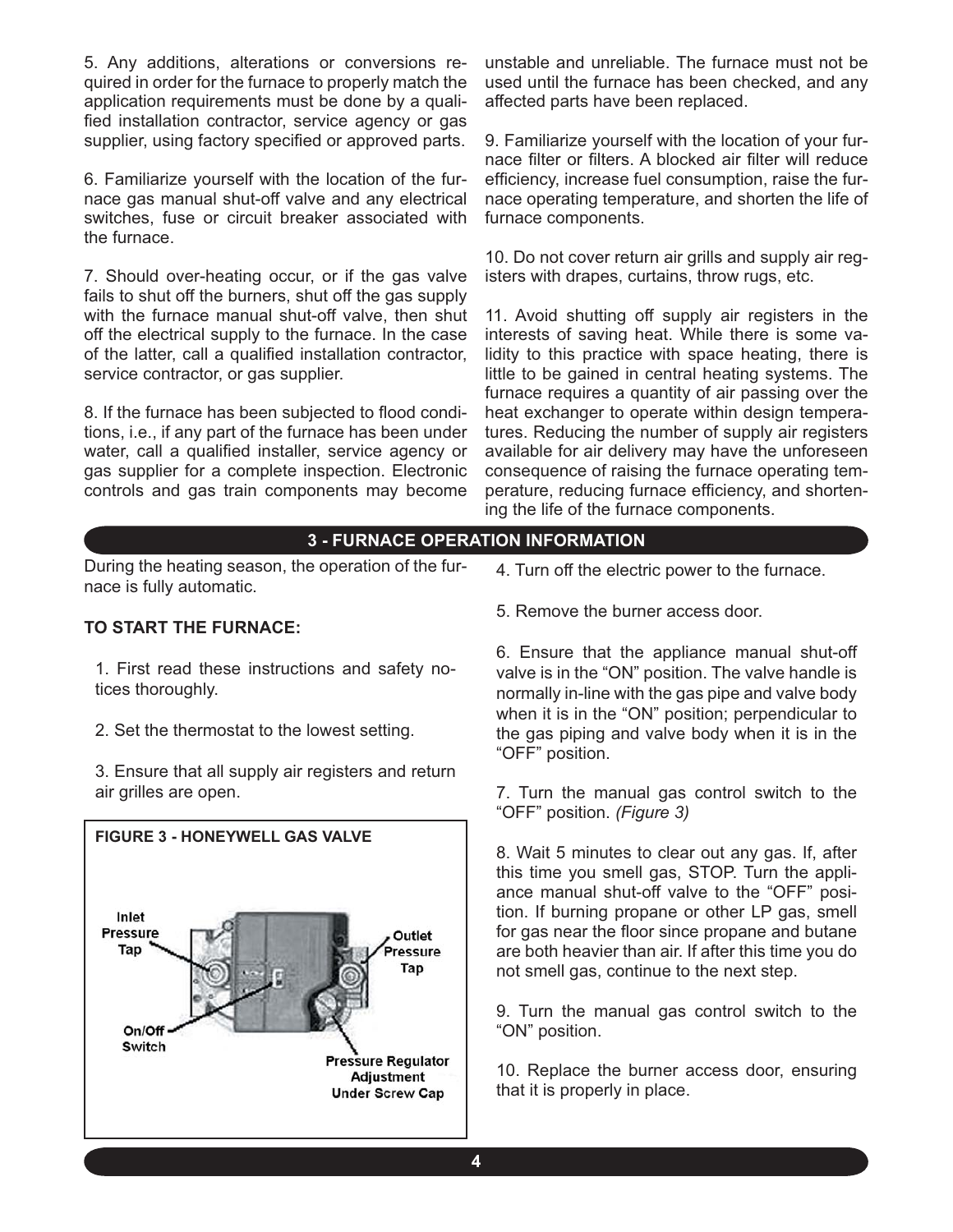11. Restore the electric power to the furnace.

12. Adjust the thermostat to the desired setting. If the thermostat also controls an air conditioning system, ensure that the thermostat system switch is in the "HEAT" or "AUTO" mode.

If this is the first time that the furnace has undergone a trial ignition since installation, or if there has been work done on the gas lines, the furnace might not light because of air trapped in the gas supply line.

Simply turn the thermostat down to its lowest setting, wait 5 minutes, then adjust the thermostat to the desired setting. If the problem persists, proceed to *"Furnace Shut-Down Procedure"* and call your Installer, service agency or gas supplier.

#### **FURNACE SHUT-DOWN PROCEDURE:**

1. Set the thermostat to its lowest setting.

2. Shut off electric power to the furnace.

3. Turn the appliance manual shut-off valve to the "OFF" position.

4. Remove the burner access door, turn the manual gas control switch to the "OFF" position, then re-install the burner access door.

**IMPORTANT:** If you intend to be away from home for lengthy periods of time during the nonheating season, it is advisable to follow the furnace shut down procedure.

## **4 - ROUTINE MAINTENANCE BY HOMEOWNER**



**Do not operate your furnace or air conditioner for extended periods of time without an air fi lter.**

A portion of the dust entrained in the air may temporarily lodge in the air duct runs and the supply registers. Any recirculated dust particles will be heated and charred by coming into contact with the heat exchanger. This residue will soil ceilings, walls, drapes, carpets, furniture, and other household articles.



**DISCONNECT THE ELECTRICAL POWER TO THE FURNACE BEFORE ATTEMPTING ANY MAINTENANCE. FAILURE TO DO SO MAY CAUSE ELECTRICAL SHOCK RESULTING IN SEVERE PERSONAL INJURY OR DEATH.**

Follow air filter manufacturer's instructions for removal, replacement and cleaning the filter. If a washable filter is used, allow the filter to dry thoroughly before reinstallation and never operate the blower fan with a wet filter. Consult your installation contractor or service technician if you have any questions on filters.

If cleaning rather than replacing the filter, unless the filter is thoroughly washed and dried, be sure that the filter is re-installed with the **airfl ow direction identical to its previous use. Reversing the filter will cause dust trapped** within the filter to break free and recirculate **within the duct system.**

**CAUTION** 

## **LUBRICATION**

Minimal lubrication is required for your furnace. The induced blower assembly motors have sealed bearings. The bearings contain permanent special purpose lubricants. Attempting to force common oil into the induced blower motor bearings will deteriorate the original lubricant and shorten bearing life.

#### **ROUTINE EXAMINATION**

**IMPORTANT:** We recommend that your furnace and vents be checked by a qualified service technician once a year.

It is good practice to give a quick inspection of your furnace each time you inspect or clean the air filter. Things to check:

- Check the furnace for obvious signs of deterioration. •
- Check the venting and combustion air piping to ensure that it is still fastened to the furnace. It should not sag, and should have a  $\frac{1}{4}$ " to the •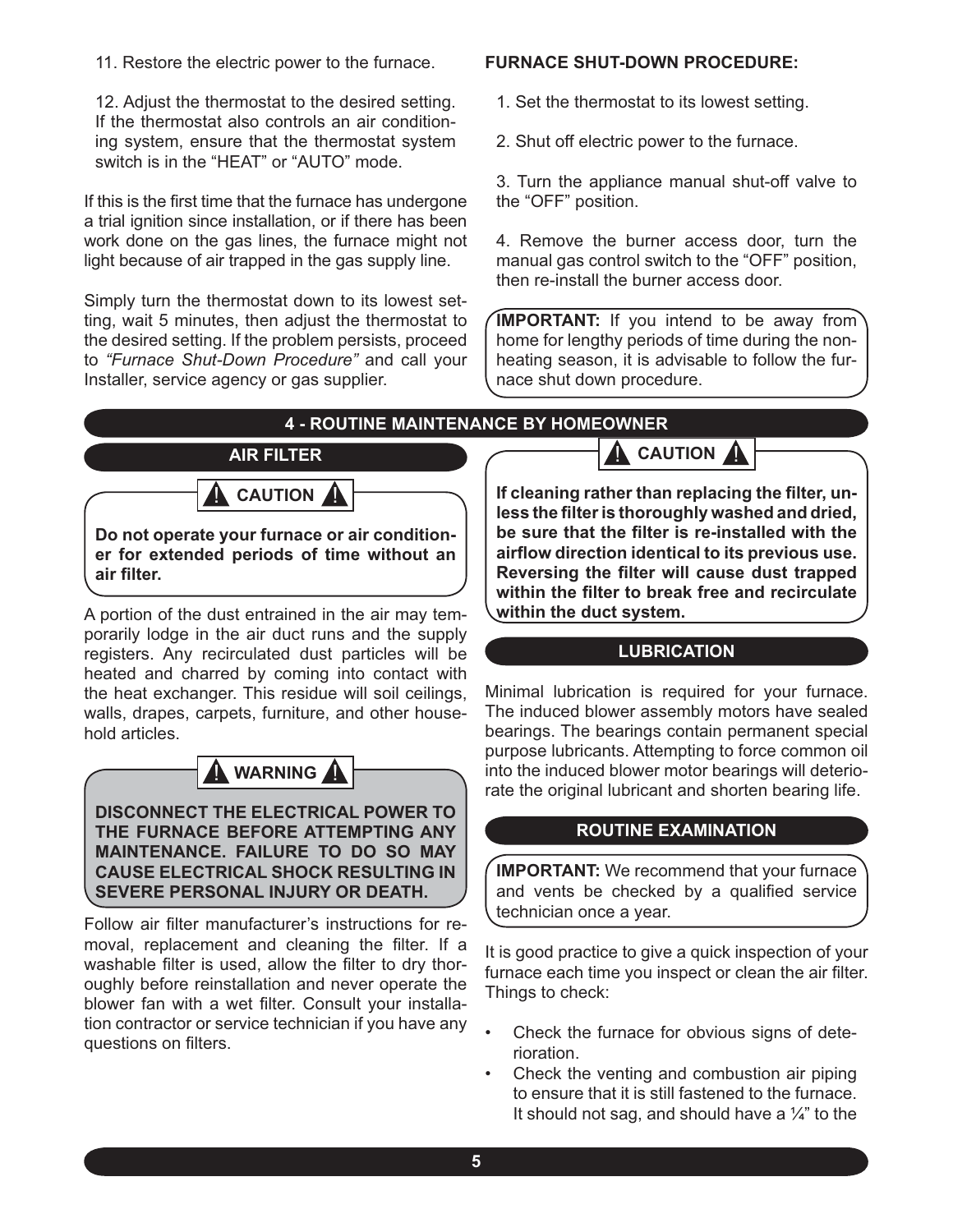foot slope upwards to the chimney or outlet terminal.

- All ductwork should be secured to the furnace, and all ductwork should be solidly supported throughout the heating system. •
- The gas burner should be observed from time to time during the heating season to ensure that the flames are clean and blue. A bit of orange color in the flame is not likely to be a problem and is probably dust particles burning. If you observe lazy yellow flames, call your heating or service contractor immediately. The yellow flames inevitably lead to soot-ups. •

## **FURNACE APPEARANCE**

The furnace exterior finish is a durable automotive like coating. It may be washed with mild soap if necessary. Galvanized metal surfaces require no maintenance.

#### **CLEANING**

It is advisable to keep dust build-up on warm surfaces to a minimum, since dust, in some cases, can be a combustible.

Dust build-up in the circulating fan can impair blower performance; therefore, reduce efficiency. Because the blower wheel is secured directly to the blower motor, we recommend that major cleaning be left to your a qualified service technician.

The burner area should be inspected and cleaned periodically. Be careful when cleaning around the burner area. The hot surface igniter is fragile and will break easily. Do not touch the hot surface igniter or flame rod.



**NEVER ATTEMPT TO CLEAN THE BURNER AREA WHILE THE BURNERS ARE OPERAT-ING. DOING SO MAY RESULT IN EXPLOSION OR FIRE RESULTING IN SEVERE PERSON-AL INJURY OR DEATH.**

**ALWAYS DISCONNECT THE ELECTRICAL SUPPLY TO THE FURNACE BEFORE RE-MOVING THE BURNER COMPARTMENT AC-CESS DOOR.**



**The furnace should be operated with all panels in place. Be sure that the burner compartment access door is properly in place before attempting to restart the furnace.**

The furnace achieves its mid-efficiency in two general areas. First, there is no wasteful standing pilot. The furnace consumes no gas in between cycles. Secondly, the furnace is designed to allow very small amounts of excess air in the combustion process. Older furnaces had heat exchangers which were commonly 40% larger than necessary for complete combustion. While this prevented the creation of carbon monoxide, the heated excess air was expelled up the chimney where it could not benefit the interior of the home. Special safety controls now prevent the formation of carbon monoxide.

**IMPORTANT:** Your furnace should be cleaned and inspected annually by a trained and qualified service technician. Your service technician has the knowledge and test equipment to determine the condition of your furnace.

## **SEQUENCE OF OPERATION**

1. Thermostat calls for heat in response to cool room.

2. Combustion air blower begins.

3. After 15 second pre-purge, hot surface igniter warms up. (Its glow can be seen through burner compartment sight glass.)

4. After approximately 5 seconds, the gas valve will open and the burners will ignite.

5. Thirty seconds after the burners ignite, the main blower starts on the heating speed.

6. System remains in this state until the room air temperature rises causing the thermostat to terminate its call for heat.

7. The gas valve shuts off; the burners extinguish.

8. After 5 second post-purge period, the combustion air fan stops. The main blower continues to run.

9. Approximately 2 minutes after the burners extinguish, the main blower stops. Elapse time ranges from 60-180 seconds, depending on the installer's adiustments.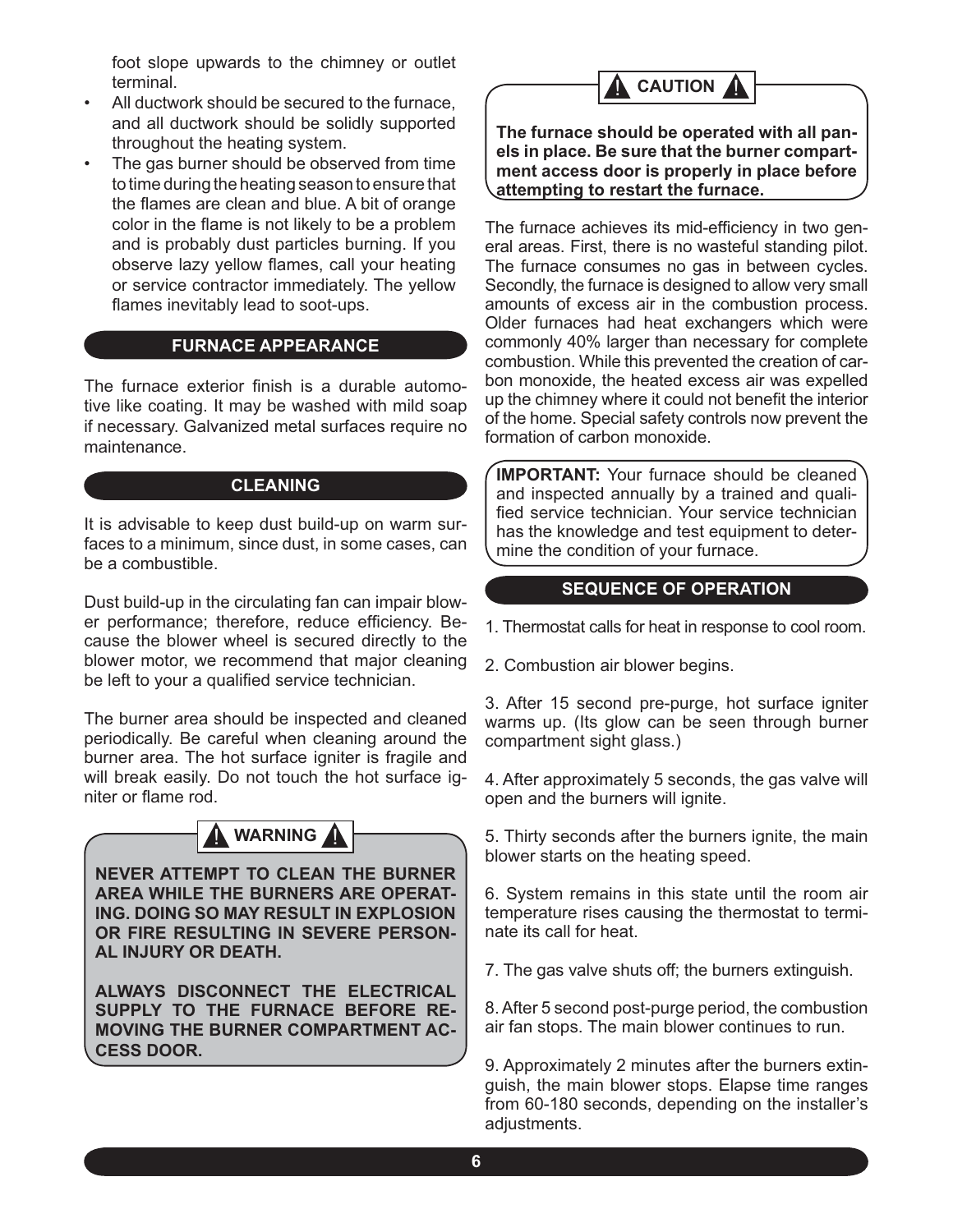10. The furnace remains idle until the next call for heat.

### **VARIATIONS**

If your system includes air conditioning, your thermostat (supplied by the installer) will likely have two switches. The first switch is the system switch. The switch settings usually include HEAT, COOL, and OFF. Some thermostats have system switches which include HEAT, COOL, AUTO, and OFF. The system switch must be in the HEAT or AUTO position for the furnace to run.

The second switch is the fan switch. It usually has settings of ON and AUTO. The fan switch may be in either position when using the furnace. If the fan switch is set to ON, the main blower will run continuously, and the blower delays mentioned in points 5 and 9 of the *"Sequence of Operation"* will be ignored.